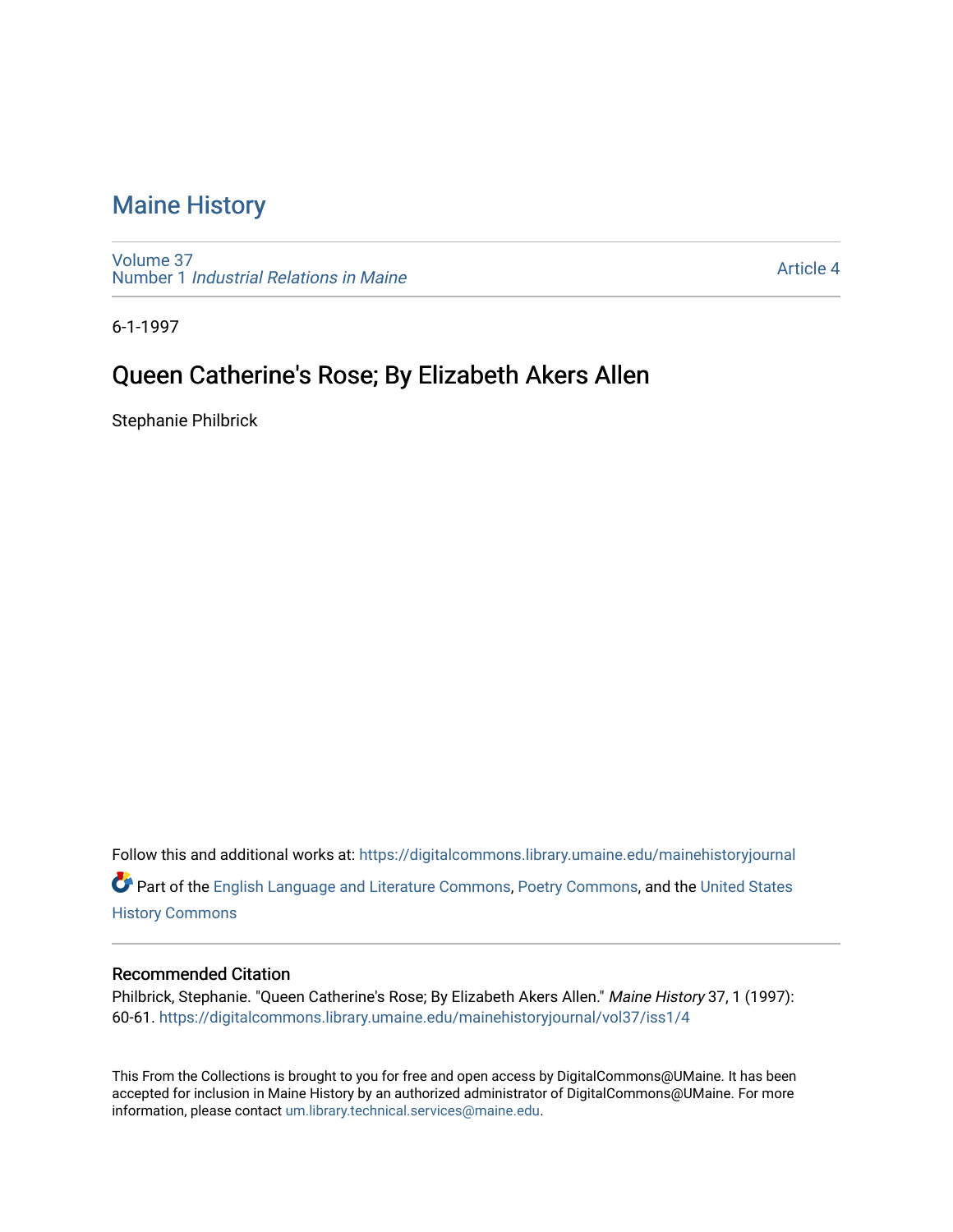## FROM THE COLLECTIONS *QUEEN CATHERINE'S ROSE*; *By Elizabeth Akers Allen*

Stephanie Philbrick

*Queen Catherine's Rose* is a forgotten and quite rare volume of poetry by Elizabeth Akers Allen, one of Maine's successful nineteenth-century writers. Over the course of her life, Allen wrote several volumes of verse and published poems and letters in *Atlantic Monthly, Scribners,* and other magazines. Her first book was *Forest Buds* (1856) and her famous "Rock Me to Sleep" was published anonymously in *The Saturday Evening Post* in 1860.

Backward, turn backward, O time, in your light,

Make me a child again just for tonight.

"Rock Me to Sleep" and several other previously published poems were included in *Queen Catherine's Rose,* a small, plain book published in Dublin and London in 1886. The book is only occasionally listed among Allen's works, and little is known about it. In 1953 *The Bibliography of American Literature* reported that no copies of the book could be found in libraries throughout Britain. Currently, the Maine Historical Society copy is one of two found on the nationwide library system OCLC.

Allen was born Elizabeth Chase in Strong, Maine, on October 9, 1832. She began writing as a teen and published poems in local newspapers throughout New England. Her frequent need to support herself took her through several jobs by the time she was in her mid-twenties. All the while, she was writing and publishing. Elizabeth Akers Allen's *Poems* was published by Ticknor and Fields in their prestigious "Blue and Gold" series in 1866, making her the only American-born female author in this series, which included Longfellow, Poe, and Tennyson.

*Queen Catherine's Rose* bears a resemblance to *Poems.* Not only are many of the same pieces included, but the unusual way that Allen's name appeared is the same in both books. She had asked the publishers not to use her nom de plume Florence Percy and she had married for the third time and wanted to publish as Elizabeth Akers Allen. Ticknor and Fields wanted the recognizable Florence Percy, and so a compromise was struck. The title page lists the author as Elizabeth Akers with Florence Percy in parenthesis underneath. Her name was given the same way in *Queen Catherine's Rose,* twenty years later. Like *Poems,* this book